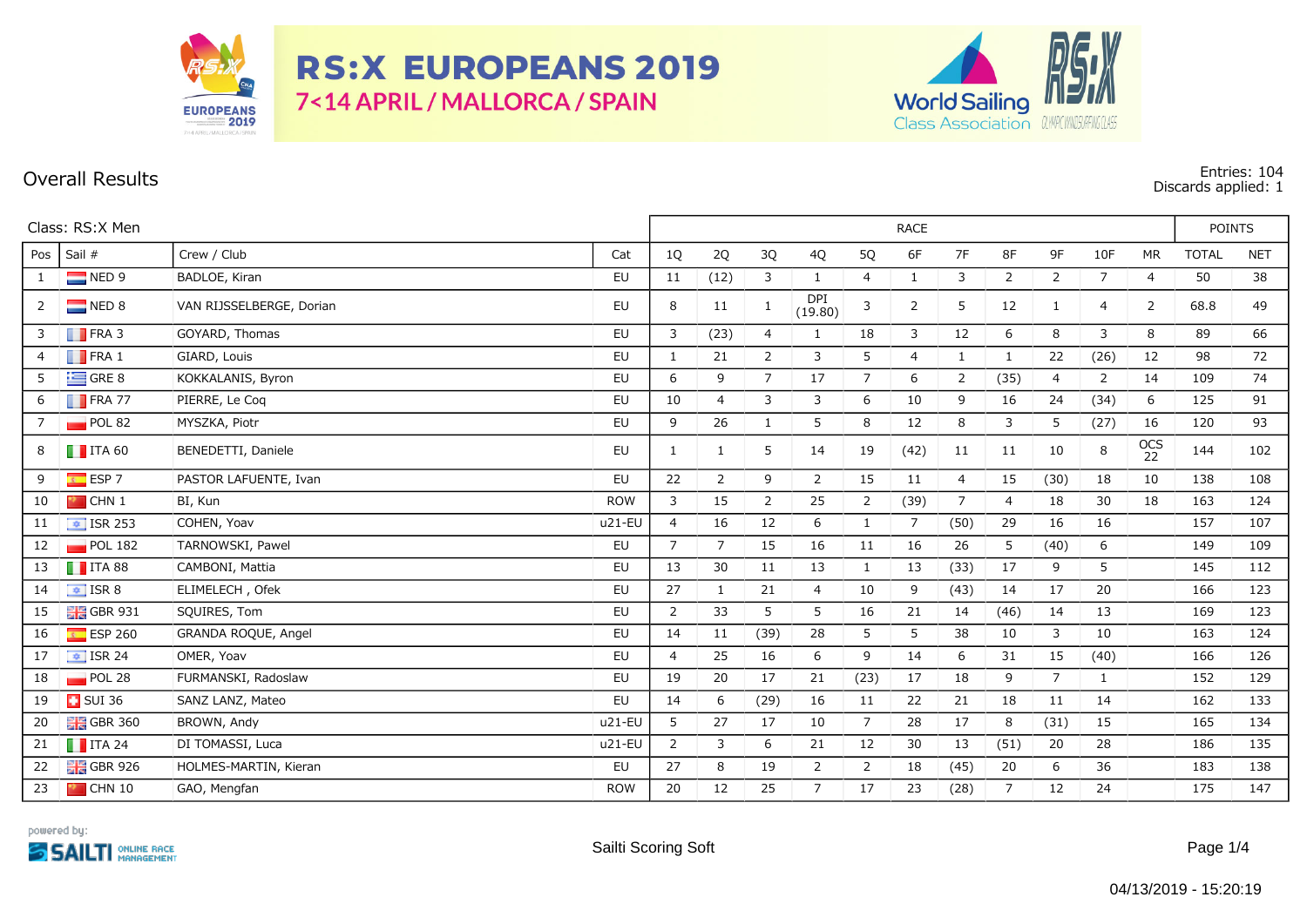| 24 | $\blacksquare$ CHN 25  | LI, Tao                        | <b>ROW</b> | $\overline{7}$ | $\overline{7}$ | <b>STP</b><br>15 | 9               | 10                 | 19           | <b>UFD</b><br>(53) | 34             | 25                 | 23               | 202 | 149 |
|----|------------------------|--------------------------------|------------|----------------|----------------|------------------|-----------------|--------------------|--------------|--------------------|----------------|--------------------|------------------|-----|-----|
| 25 | $\bullet$ KOR 71       | LEE, Tae Hoon                  | <b>ROW</b> | 8              | $\overline{4}$ | 10               | 31              | 19                 | 8            | 37                 | (48)           | 23                 | 11               | 199 | 151 |
| 26 | CYP <sub>1</sub>       | CARIOLOU, Andreas              | EU         | 18             | 5              | 8                | 14              | 21                 | (38)         | 34                 | 23             | 29                 | $12$             | 202 | 164 |
| 27 | $\bullet$ JPN 11       | TOMIZAWA, Makoto               | <b>ROW</b> | 13             | 13             | 11               | 18              | 15                 | 24           | 19                 | 27             | (41)               | 31               | 212 | 171 |
| 28 | $E$ ESP 29             | ESCANDELL MARI, Sergi          | EU         | 16             | 28             | 22               | 8               | 17                 | (31)         | 10                 | 26             | 27                 | 19               | 204 | 173 |
| 29 | $\blacksquare$ FRA 719 | LE BOSQ, Titouan               | EU         | 25             | 8              | 13               | 19              | 27                 | 29           | 20                 | 30             | (42)               | 9                | 222 | 180 |
| 30 | $\boxed{4}$ ISR 60     | REUVENY, Tom                   | $u21-EU$   | 6              | 5              | 13               | 11              | 21                 | 34           | 22                 | 41             | 39                 | (41)             | 233 | 192 |
| 31 | $\blacksquare$ FRA     | PASQUETTE, Jerome              | EU         | 24             | 3              | 16               | 13              | 9                  | 41           | (46)               | 24             | 19                 | 45               | 240 | 194 |
| 32 | $\blacksquare$ FRA 10  | POULIQUEN, Oel                 | EU         | 11             | 23             | $\overline{4}$   | 9               | <b>UFD</b><br>(53) | 44           | 24                 | 22             | 34                 | 25               | 249 | 196 |
| 33 | $GBR$ 60               | SILLS, Samuel                  | EU         | 25             | 31             | 10               | 30              | 16                 | (51)         | 27                 | 13             | 13                 | 38               | 254 | 203 |
| 34 | $\frac{1}{2}$ NOR 7    | WANG-HANSEN, Sebastian         | EU         | 18             | 16             | $\overline{7}$   | 29              | $\boldsymbol{6}$   | 40           | 15                 | 33             | (45)               | 42               | 251 | 206 |
| 35 | <b>★ HKG 16</b>        | CHENG, Michael                 | <b>ROW</b> | 20             | 13             | 15               | 20              | 14                 | 46           | 31                 | 19             | 28                 | (46)             | 252 | 206 |
| 36 | $\boxed{\div}$ ISR 11  | ZUBARI, Shahar                 | EU         | 34             | 32             | 27               | $7\overline{ }$ | 3                  | 15           | 30                 | (47)           | 21                 | 37               | 253 | 206 |
| 37 | $\blacksquare$ NED 25  | HOEKSTRA, Sil                  | u21-EU     | 15             | 21             | 14               | 22              | 12                 | 25           | 32                 | (38)           | 37                 | 29               | 245 | 207 |
| 38 | $\blacksquare$ FRA 53  | BOURGEOIS, Clement             | EU         | 5              | $\overline{2}$ | 6                | 40              | 32                 | 33           | 16                 | 42             | (46)               | 32               | 254 | 208 |
| 39 | $\frac{1}{2}$ CHN 12   | YE, Bing                       | <b>ROW</b> | 36             | 24             | (40)             | $\overline{4}$  | $\overline{4}$     | 35           | 25                 | 40             | 35                 | $17\,$           | 260 | 220 |
| 40 | $\blacksquare$ FRA 7   | MESTRE, Adrien                 | EU         | 23             | 10             | 18               | 12              | 34                 | 26           | 47                 | 25             | 26                 | (49)             | 270 | 221 |
| 41 | $\boxed{\div}$ ISR 323 | KAFRI, Itai                    | $u21-EU$   | 16             | 14             | 32               | 23              | 14                 | 27           | 39                 | 36             | (47)               | 33               | 281 | 234 |
| 42 | $\blacksquare$ FRA 552 | GHIO, Romain                   | EU         | 9              | 17             | 26               | 23              | 32                 | (49)         | 41                 | 21             | 44                 | 21               | 283 | 234 |
| 43 | $\blacksquare$ ITA 171 | CIABATTI, Carlo                | EU         | 38             | 18             | 24               | 10              | 20                 | 20           | 42                 | 28             | (49)               | 44               | 293 | 244 |
| 44 | <b>C</b> KOR 194       | SON, Jiwon                     | <b>ROW</b> | 26             | 6              | 26               | 17              | 26                 | 36           | 40                 | (44)           | 38                 | 35               | 294 | 250 |
| 45 | $\blacksquare$ FRA 152 | ARNOUX, Tom                    | u21-EU     | 26             | 29             | 8                | 31              | 29                 | 43           | 23                 | 39             | (48)               | 22               | 298 | 250 |
| 46 | $E = ESP 4$            | VIEITO COBIAN, Tomas           | EU         | 24             | 20             | 21               | 22              | 13                 | 47           | 35                 | 45             | 33                 | (51)             | 311 | 260 |
| 47 | $\blacksquare$ NOR 252 | FUNNEMARK, Endre               | EU         | 10             | 17             | 24               | 15              | 20                 | 48           | 44                 | 49             | (51)               | 47               | 325 | 274 |
| 48 | $GBR$ 6                | WILSON, Daniel                 | EU         | 21             | 26             | 36               | 11              | 23                 | 45           | (51)               | 43             | 32                 | 43               | 331 | 280 |
| 49 | $\Box$ USA 11          | PASCUAL, Pedro                 | <b>ROW</b> | 32             | 43             | 18               | 32              | 8                  | 37           | 49                 | 32             | 36                 | (50)             | 337 | 287 |
| 50 | $\blacksquare$ RUS 7   | ASKEROV, Aleksandr             | EU         | 28             | 41             | 27               | 8               | 24                 | 32           | 29                 | 50             | <b>DNC</b><br>(53) | <b>DNC</b><br>53 | 345 | 292 |
| 51 | ESP3                   | CARDONA BOCARANDO, Joan Carles | EU         | 17             | 18             | 9                | 41              | 36                 | (52)         | 36                 | 52             | 50                 | 39               | 350 | 298 |
| 52 | HUN1                   | GADORFALVI, Aron               | <b>EU</b>  | 31             | 9              | 23               | 39              | 30                 | (50)         | 48                 | 37             | 43                 | 48               | 358 | 308 |
| 53 | <b>ESP 8</b>           | MORENO VEGA, Juan Manuel       | <b>EU</b>  | 31             | (42)           | 19               | 18              | 30                 | $\mathbf{3}$ | 3                  | 6              | $\mathbf{1}$       | $\mathbf{1}$     | 154 | 112 |
| 54 | $\blacksquare$ CHN 11  | CHEN, Hao                      | u21-RO     | 15             | (39)           | STP<br>26        | 35              | 18                 | 15           | 12                 | 3              | $\overline{2}$     | 5                | 170 | 131 |
| 55 | $\Box$ RUS 3           | AYVAZYAN, Evgeny               | EU         | (45)           | 30             | 38               | 24              | 24                 | $\mathbf{1}$ | 17                 | 14             | 13                 | 8                | 214 | 169 |
| 56 | $\blacksquare$ ITA 17  | CANGEMI, Antonino              | EU         | 38             | 14             | 32               | (47)            | 31                 | 11           | $\overline{7}$     | $\overline{2}$ | 16                 | 19               | 217 | 170 |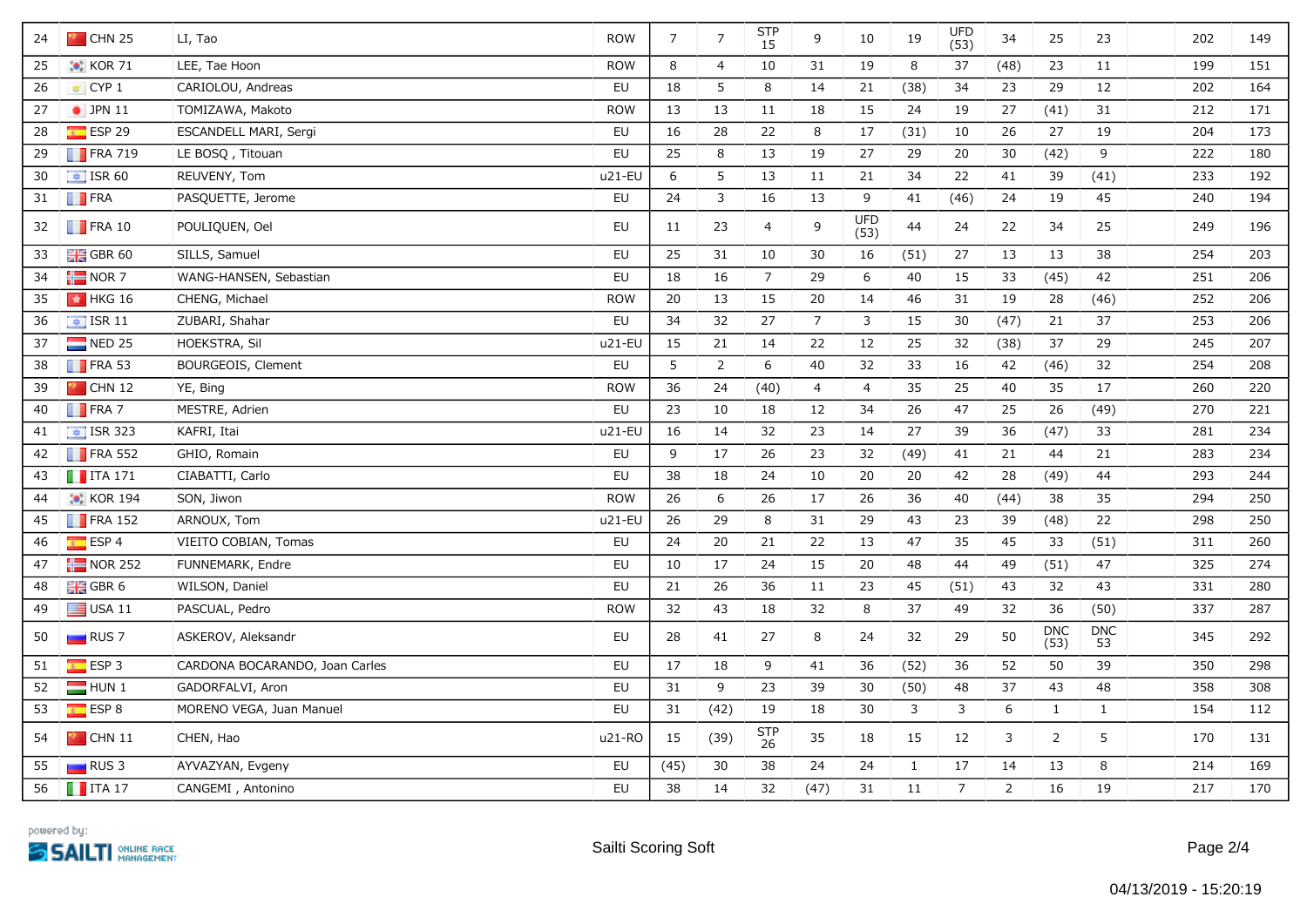| 57 | $\frac{1}{2}$ CRO 751  | MRATOVIC, Luka            | EU         | 29   | 22   | 20   | (32) | 27   | 32               | 8                  | $\overline{7}$ | 10             | 18                 | 205   | 173   |
|----|------------------------|---------------------------|------------|------|------|------|------|------|------------------|--------------------|----------------|----------------|--------------------|-------|-------|
| 58 | <b>H</b> GBR 983       | BARTON, Matthew           | EU         | 21   | (34) | 31   | 26   | 25   | 19               | 5                  | 15             | 18             | 14                 | 208   | 174   |
| 59 | $\blacksquare$ RUS 21  | BURMISTRENKO, Vladislav   | EU         | 33   | 25   | 33   | 15   | 28   | $\overline{4}$   | 18                 | (40)           | $\overline{4}$ | 16                 | 216   | 176   |
| 60 | $BLR$ 766              | JAVADAV, Artem            | <b>EU</b>  | 33   | 19   | 12   | 36   | 33   | 26               | $\overline{2}$     | (36)           | 11             | 10                 | 218   | 182   |
| 61 | $\blacksquare$ THA 27  | CHINAIN, Phattharadanai   | <b>ROW</b> | (35) | 28   | 31   | 27   | 22   | 22               | 11                 | 9              | 12             | 22                 | 219   | 184   |
| 62 | $\Box$ LTU 1           | BERNOTAS, Juozas          | EU         | 12   | (44) | 23   | 39   | 29   | $\overline{7}$   | 13                 | 11             | 40             | 13                 | 231   | 187   |
| 63 | $\frac{1}{2}$ ISR 900  | MEENTS, Saar              | <b>EU</b>  | 30   | 29   | (35) | 28   | 35   | 9                | 14                 | 21             | 14             | $9\,$              | 224   | 189   |
| 64 | $\blacksquare$ ITA 78  | EVANGELISTI, Matteo       | EU         | 32   | 36   | (44) | 20   | 33   | 5                | 27                 | 27             | 3              | $11\,$             | 238   | 194   |
| 65 | $NZL$ 1                | COZZOLINO, Antonio        | <b>ROW</b> | 29   | 36   | 29   | 26   | (43) | 13               | 26                 | $\mathbf{1}$   | 8              | 27                 | 238   | 195   |
| 66 | $CZE$ 130              | LAVICKY, Karel            | EU         | 12   | 33   | 22   | (41) | 34   | 6                | 10                 | 26             | 39             | 20                 | 243   | 202   |
| 67 | $\frac{1}{2}$ NOR 57   | ULRICHSEN, Arthur         | EU         | (46) | 10   | 42   | 36   | 39   | 8                | 6                  | 20             | 21             | 26                 | 254   | 208   |
| 68 | $\frac{1}{2}$ HKG 10   | KIKABHOY, Rafeek          | <b>ROW</b> | 23   | (40) | 30   | 29   | 39   | 18               | 32                 | 12             | 25             | $\overline{4}$     | 252   | 212   |
| 69 | $BLR$ 714              | TSIRKUN, Mikita           | <b>EU</b>  | 40   | 22   | 20   | 34   | 22   | 24               | $\mathbf{1}$       | (46)           | 43             | $\overline{7}$     | 259   | 213   |
| 70 | $\parallel$ HKG 21     | CHENG, Ching Yin          | u21-RO     | 17   | 34   | 30   | 27   | (36) | 28               | 9                  | 24             | 30             | 23                 | 258   | 222   |
| 71 | $\blacksquare$ RUS 121 | TOKAREV, Maxim            | EU         | (41) | 35   | 38   | 40   | 37   | 23               | 21                 | 5              | 9              | $21\,$             | 270   | 229   |
| 72 | <b>FRA 9</b>           | JOLIVET, Mathurin         | u21-EU     | 35   | 31   | (41) | 35   | 31   | 14               | 19                 | 30             | 6              | 29                 | 271   | 230   |
| 73 | $\blacksquare$ THA 6   | PHONOPPHARAT, Natthaphong | <b>ROW</b> | (42) | 15   | 40   | 38   | 25   | $\overline{2}$   | 20                 | 23             | 37             | 32                 | 274   | 232   |
| 74 | $\blacksquare$ FRA 299 | GRALL, Baptiste           | u21-EL     | 22   | 27   | 37   | 33   | (43) | 27               | 22                 | 8              | 36             | 25                 | 280   | 237   |
| 75 | $\blacksquare$ FRA 17  | DUSSARPS, Mateo           | u21-EU     | 37   | 44   | (47) | 30   | 26   | 10               | 41                 | 17             | 33             | $\overline{2}$     | 287   | 240   |
| 76 | $\blacksquare$ FRA 978 | LEMOINE, Alan             | u21-EU     | 44   | (47) | 46   | 24   | 41   | 12               | 33                 | 31             | $\overline{7}$ | 3                  | 288   | 241   |
| 77 | $\Box$ UKR 13          | TUGARYEV, Oleksandr       | EU         | 30   | 41   | 28   | 44   | (49) | 34               | $\overline{4}$     | $\overline{4}$ | 20             | 49                 | 303   | 254   |
| 78 | $\bullet$ JPN 5        | IKEDA, Kensei             | <b>ROW</b> | (40) | 40   | 39   | 37   | 35   | 29               | 16                 | 13             | 17             | DPI<br>30.60       | 296.6 | 256.6 |
| 79 | $\sim$ TUR 399         | BIRIZ, Onur Cavit         | <b>EU</b>  | 39   | 32   | 28   | 19   | (44) | 37               | 23                 | 37             | 31             | 17                 | 307   | 263   |
| 80 | $E$ ESP 211            | LAMADRID TRUEBA, Fernando | $u21-EU$   | 34   | 38   | 36   | 38   | 38   | <b>DNC</b><br>53 | <b>DNC</b><br>(53) | 10             | 5              | 12                 | 317   | 264   |
| 81 | $\parallel$ + HKG 36   | CHENG, Ho Yin             | u21-RO     | 44   | 37   | 35   | (45) | 40   | 21               | 15                 | 22             | 22             | 35                 | 316   | 271   |
| 82 | $\blacksquare$ THA 20  | SINGSART, Navin           | <b>ROW</b> | 45   | 48   | (50) | 33   | 38   | 17               | 38                 | 25             | 26             | 6                  | 326   | 276   |
| 83 | ESP <sub>72</sub>      | CORNUDELLA SOLE, Ferran   | EU         | (48) | 24   | 45   | 43   | 28   | 25               | <b>DPI</b><br>37   | 33             | 19             | 24                 | 326   | 278   |
| 84 | $MLT$ 7                | CAREY, Matthew            | EU         | 19   | 42   | 33   | (48) | 42   | $20\,$           | 24                 | 35             | 28             | 37                 | 328   | 280   |
| 85 | POL3                   | KLUSZCZYINSKI, Maciej     | EU         | 36   | 37   | 44   | 25   | 13   | 39               | 35                 | 43             | 24             | <b>DNC</b><br>(53) | 349   | 296   |
| 86 | $\blacksquare$ MEX 11  | BERENGUER, Ignacio        | <b>ROW</b> | 37   | 19   | 34   | 42   | 37   | <b>DNC</b><br>53 | <b>DNC</b><br>(53) | 34             | 15             | 30                 | 354   | 301   |
| 87 | $\bullet$ JPN 54       | KURAMOCHI, Daiya          | <b>ROW</b> | 28   | 38   | 34   | 42   | (45) | 33               | 30                 | 44             | 29             | 34                 | 357   | 312   |
| 88 | HUN 487                | SANTA, Bence              | <b>EU</b>  | 39   | 39   | (42) | 37   | 41   | 30               | 29                 | 38             | 34             | 31                 | 360   | 318   |